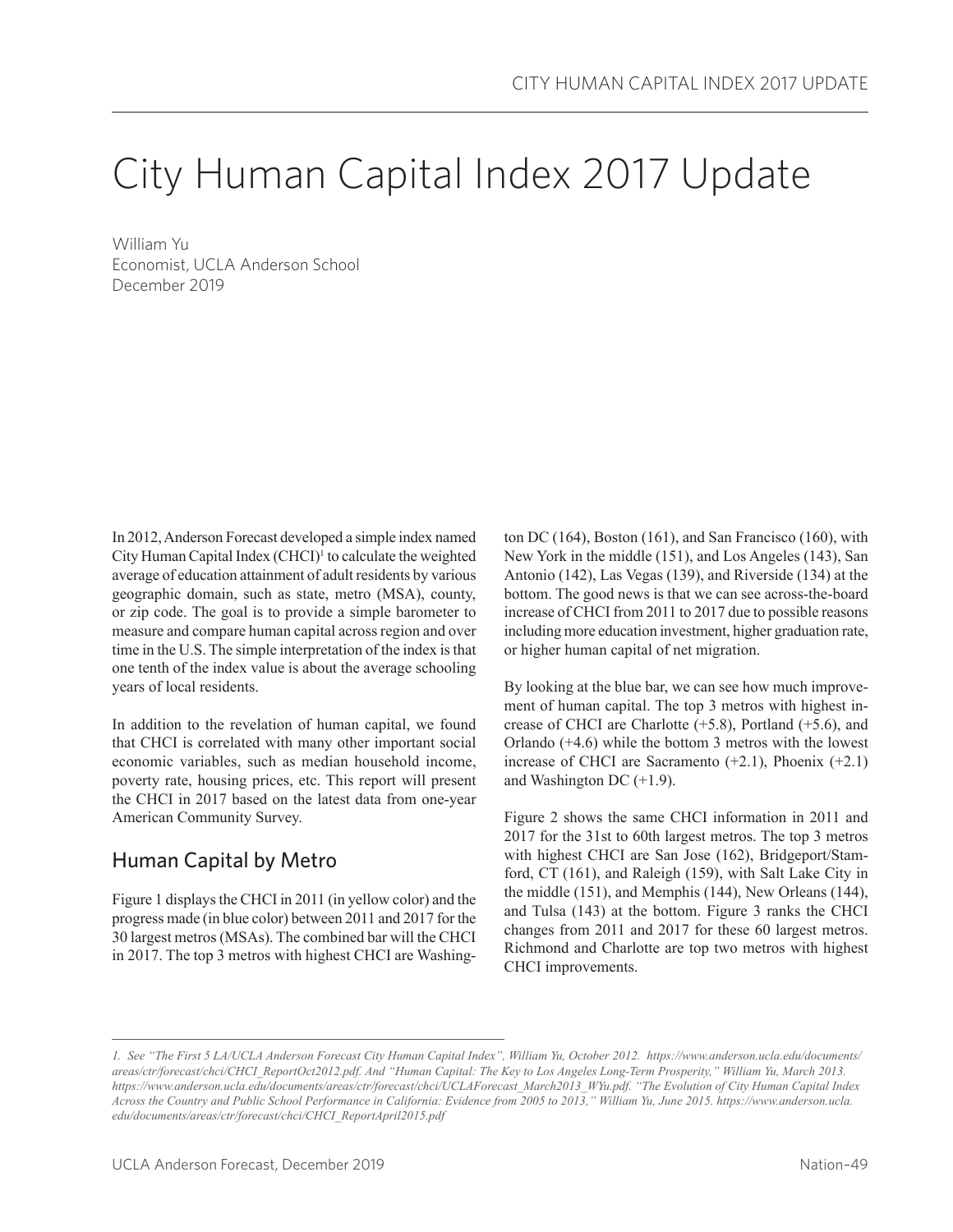

Figure 1. City Human Capital Index in 2011 and 2017 for the 30 Largest Metros

*Source: American Community Survey*



Figure 2. City Human Capital Index in 2011 and 2017 for the 31st to 60th Largest Metros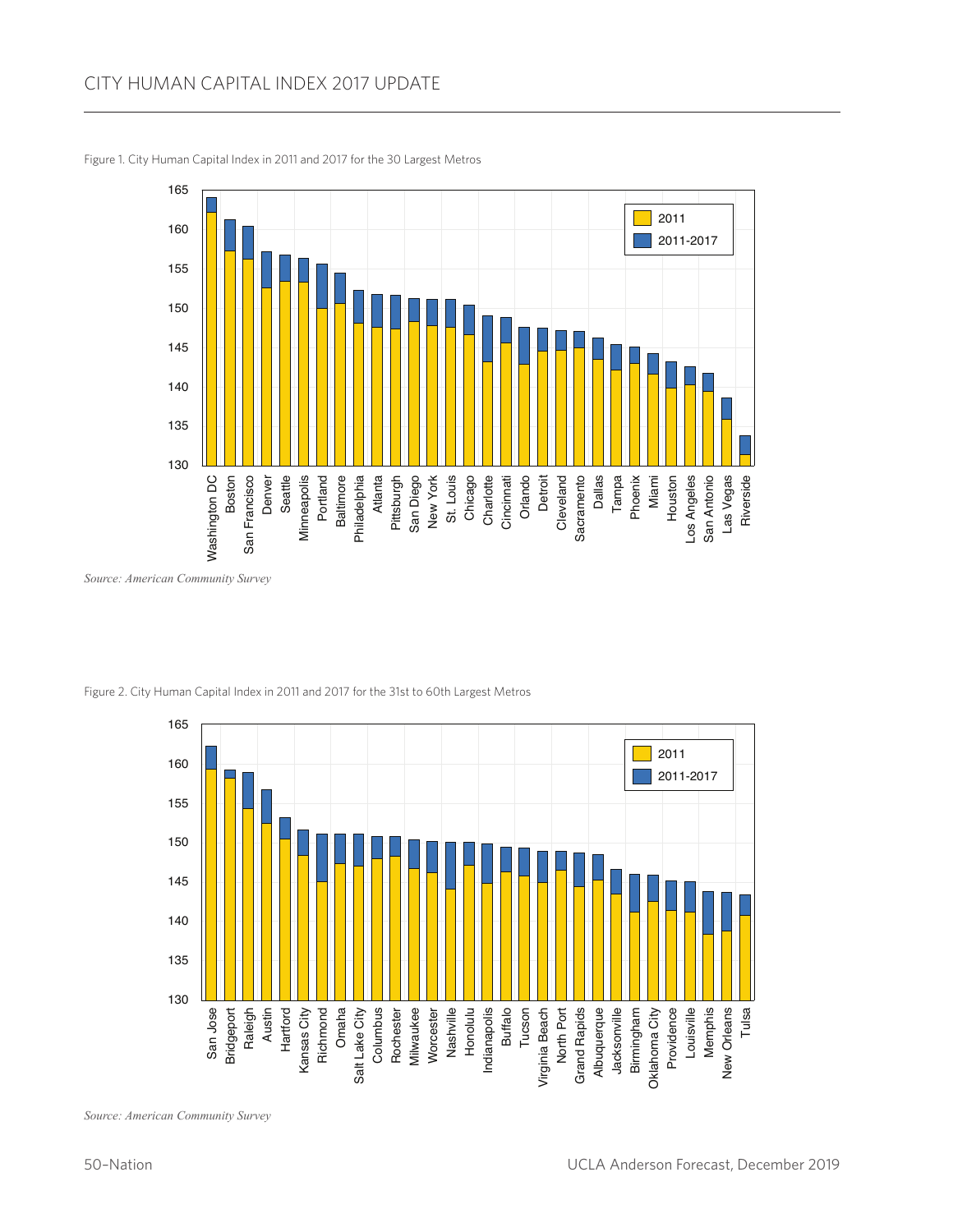

Figure 3 City Human Capital Index Change from 2011 to 2017 for 60 Largest Metros

Is there a relationship between the human capital and the population size of a metro? Figure 4 presents the correlation between the CHCI and the logarithm of adult population for 511 metros in 2017. The red line (regression fit line) seems to suggest there is a positive correlation. We run a linear regression and its estimations are as follows:

### **CHCI = 109 + 2.8\* log (Population)**

#### **T-stats: (26) (8.2) Adj. R-Squared: 0.115, N = 511**

The significant t-statistics indeed suggests there is a correlation. The evidence might echo the trend we have suspected in the past several decades: urbanization continues to attract young and more educated and productive workforce into bigger cities while small towns teeter with old and less educated populace and fading manufacturing industries. The only exception seems to be those college towns located in the upper left corner of the Figure 4. For example, Boulder (CHCI: 177) which is with the highest human capital among 511 metros has University of Colorado Boulder, Ann Arbor (171) with University of Michigan, Iowa City (167) with University of Iowa, Ithaca (170) with Cornell University, Corvallis (171) with Oregon State University, and Ames (168) with Iowa State University.

Figure 4 The Correlation Between City Human Capital Index and Adult Population for 511 Metros in 2017



*Source: American Community Survey*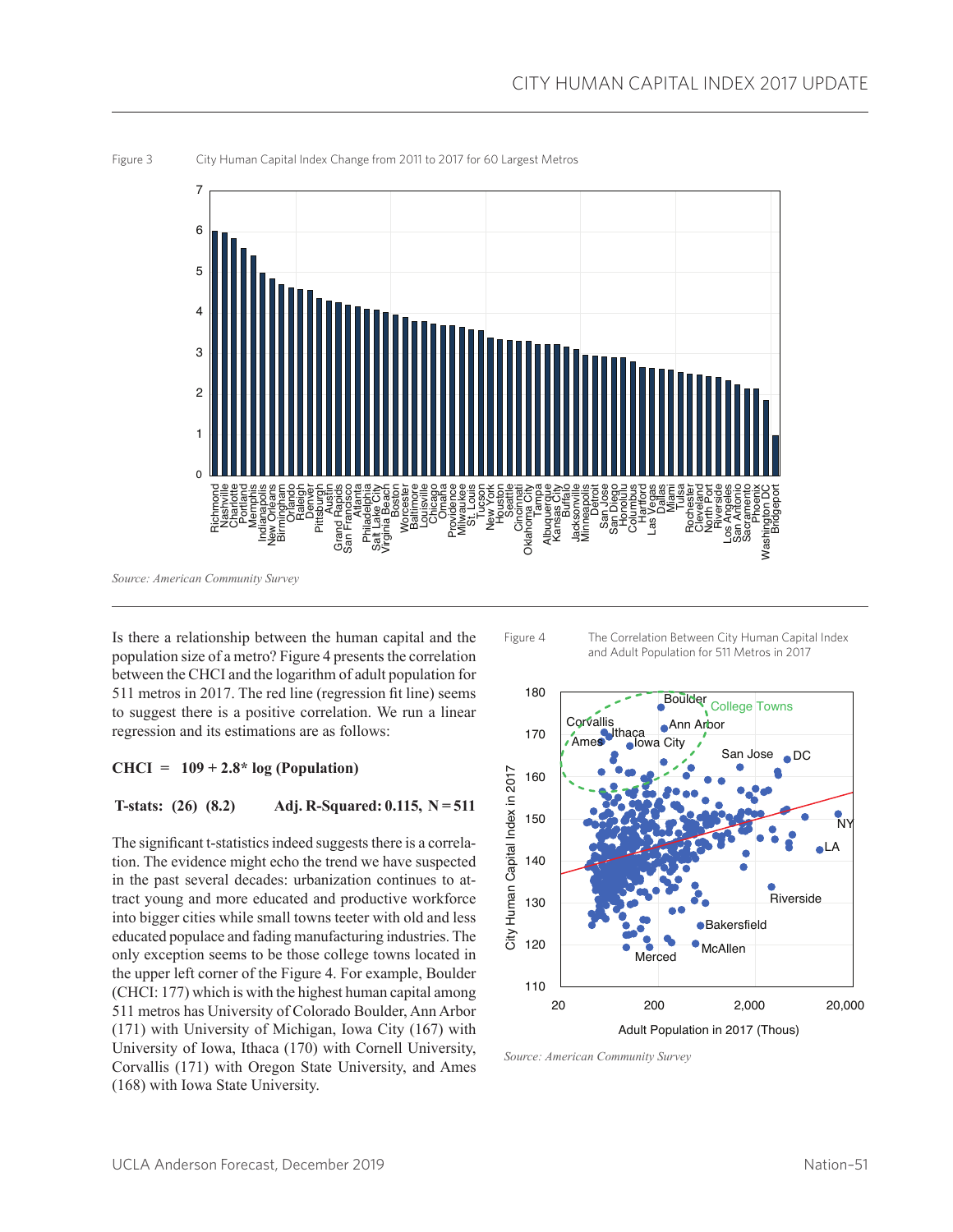# Human Capital by State

Figure 5 exhibits the same CHCI information in 2011 and 2017 for 50 states. The top 3 states with highest human capital are Massachusetts (CHCI: 157), Colorado (155), and Maryland (154), New York (149) ranked 14th, California (144) ranked 33rd, Florida (144) ranked 34th, Texas (141) ranked 44th, and Louisiana (138), Mississippi (137), and West Virginia (136) are at the bottom.

Figure 6 presents the CHCI for all the counties in 2017 by color, in which blue means higher human capital while red means lower human capital. The darker the color, the more extreme it is for human capital. Similar to Figure 4, we see more counties with darker blue (high human capital) in New England and Colorado. In contrast, we see more with darker red in the South, Texas, West Virginia, and Central Valley in California. The dichotomy of human capital across the country is directly related to inequality of income across the country.



Figure 5 City Human Capital Index in 2011 and 2017 for 50 States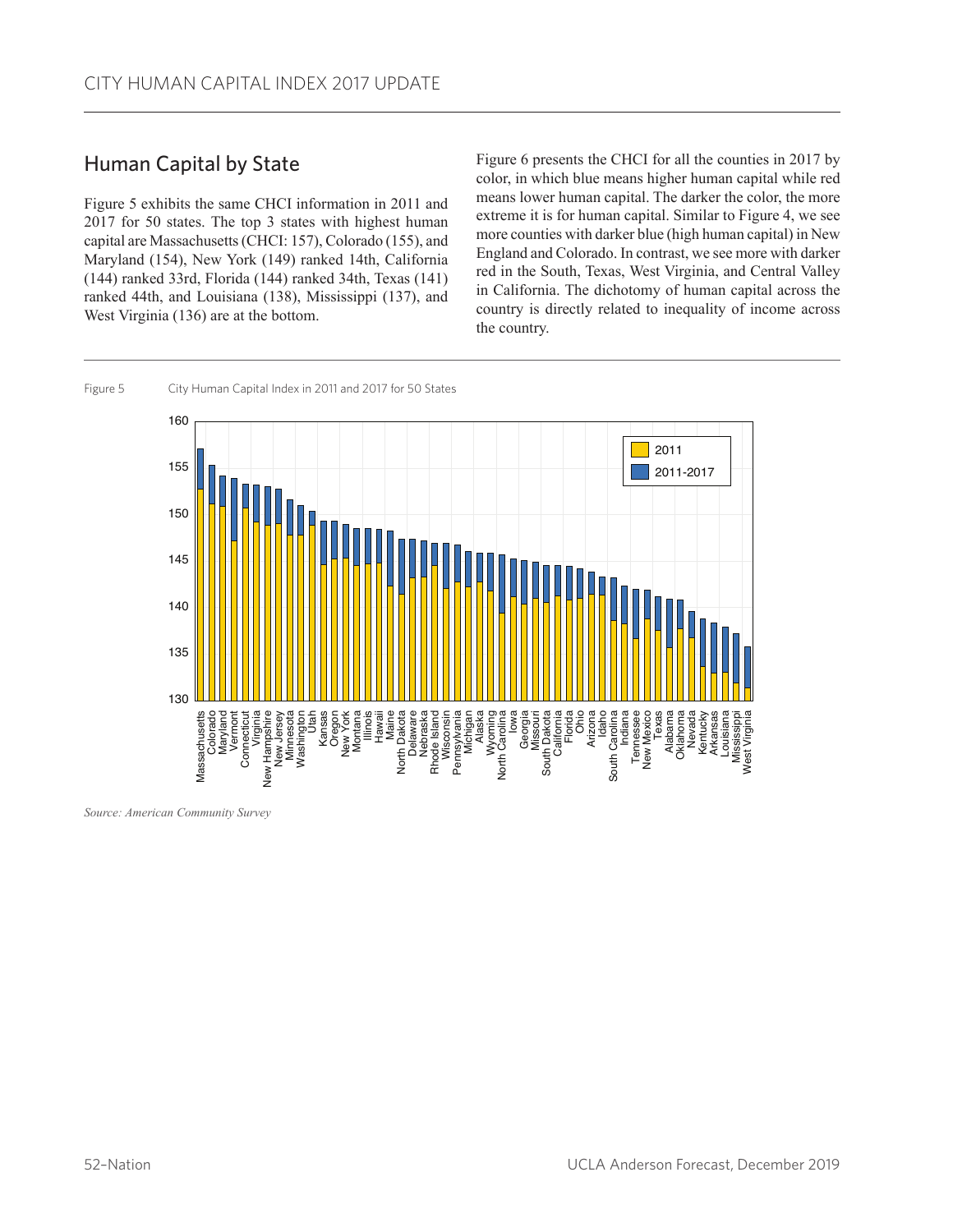

#### Figure 6 City Human Capital Index in 2017 for Counties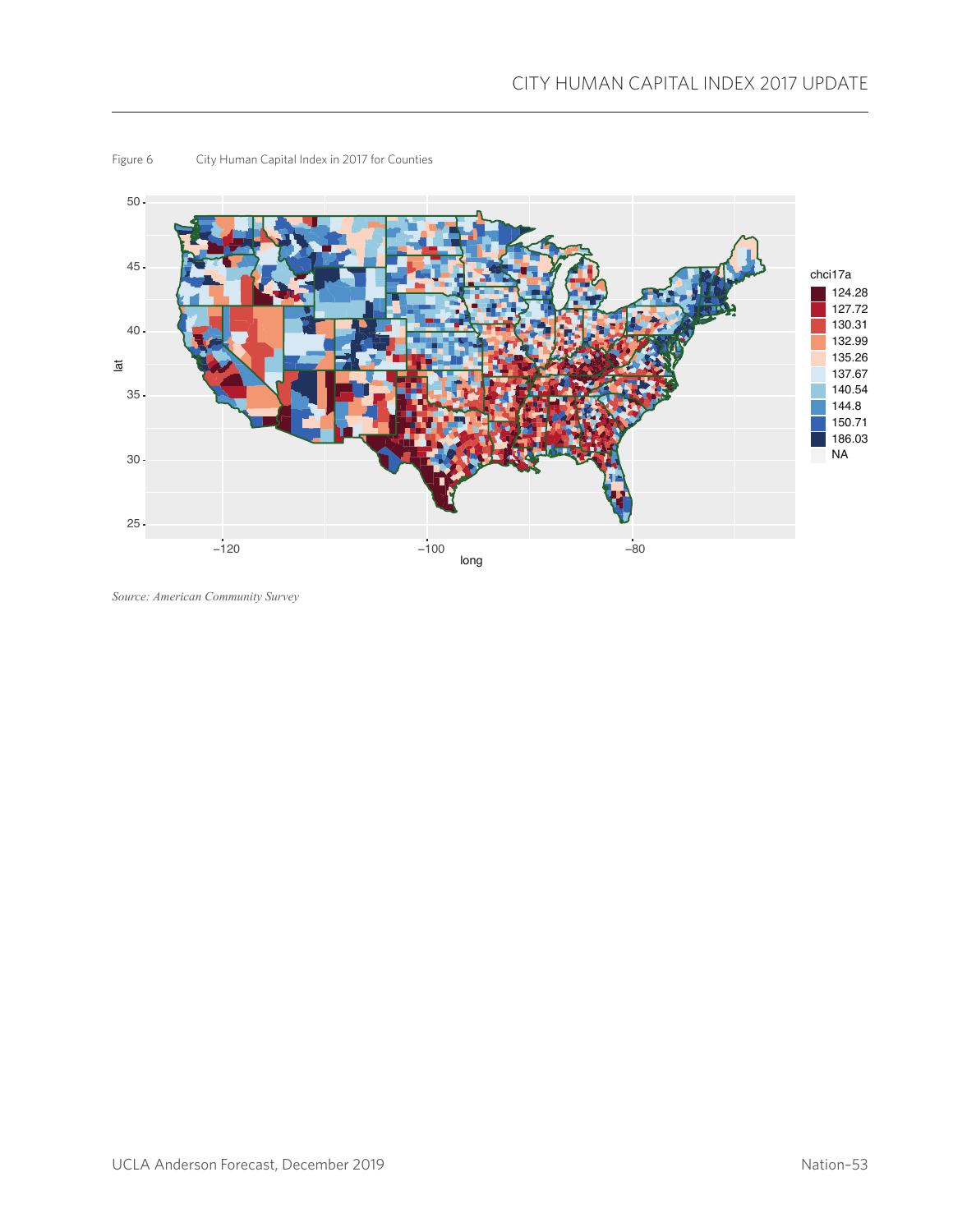# Human Capital by Age

Figures 7-9 display the CHCIs in 2017 for 50 states by three age groups. Figure 7 shows the CHCI for age 25 to 34 for 50 states. The top 3 states with highest human capital for this youngest adult group is Massachusetts (CHCI: 163), New Jersey (159), and New York (157). Note that in this age cohort, California's ranking improves significantly from #33 to #23 (150). In Figure 8 for age 35 to 44, California ranking declines to #34 (147). In Figure 9 for age 45 to 64, California ranking declines further to #37 (143). It is not

surprising to see younger Americans have more education attainment than older ones.

Figure 10 lists the CHCI change by state for the age group of 25 to 34. It is interesting to see California is the number one with highest human capital gain  $(+6.2)$  over the past several years, followed by Oregon (+6.2), and Washington (+5.7), all of which are located in the West Coast. We suggest it is due to the tech boom from Seattle to Bay Area and L.A. that attracts high-skilled and high-educated young workforce from the rest of the country and the world to the West Coast.

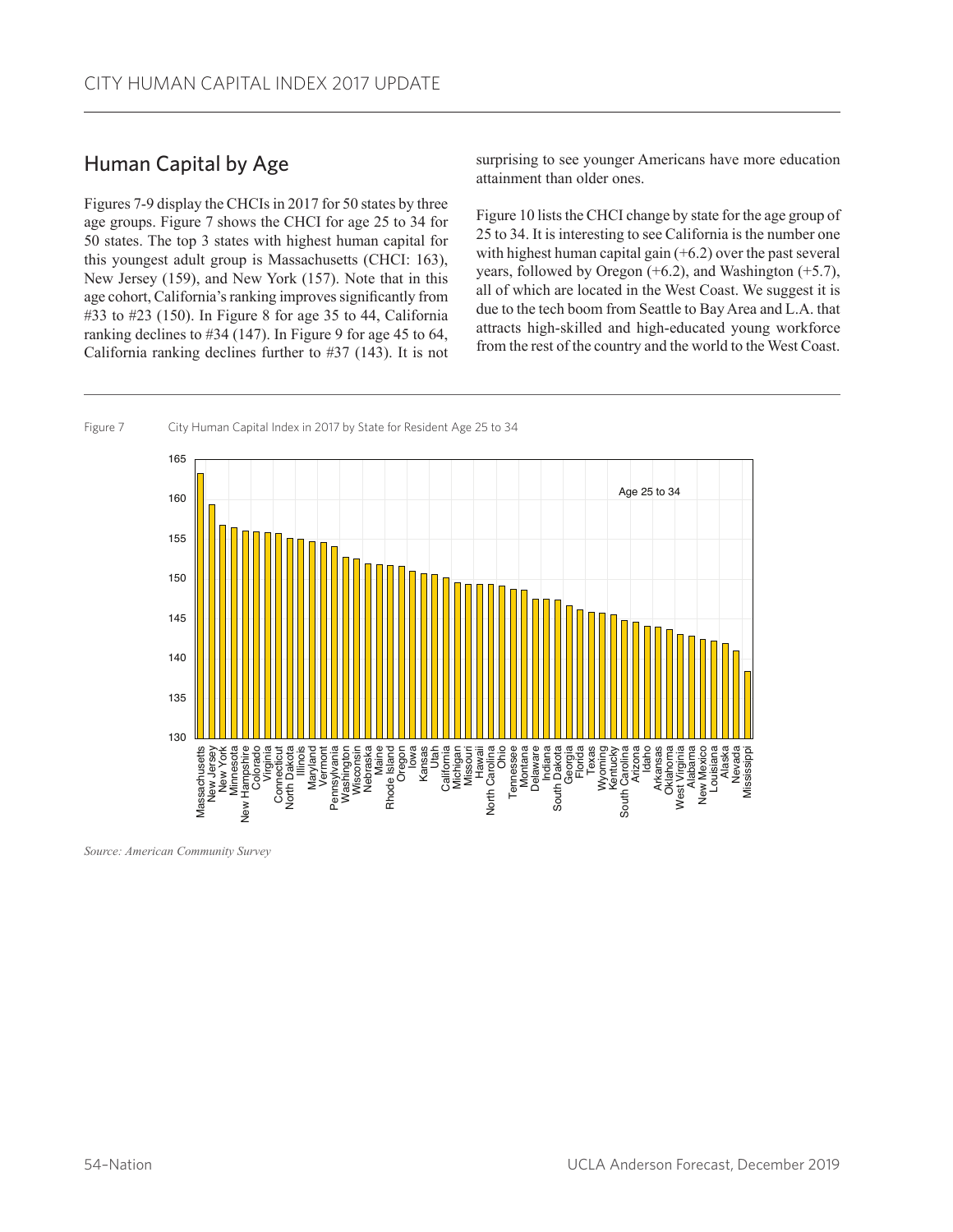

Figure 8 City Human Capital Index in 2017 by State for Resident Age 35 to 44

*Source: American Community Survey*



Figure 9 City Human Capital Index in 2017 by State for Resident Age 45 to 64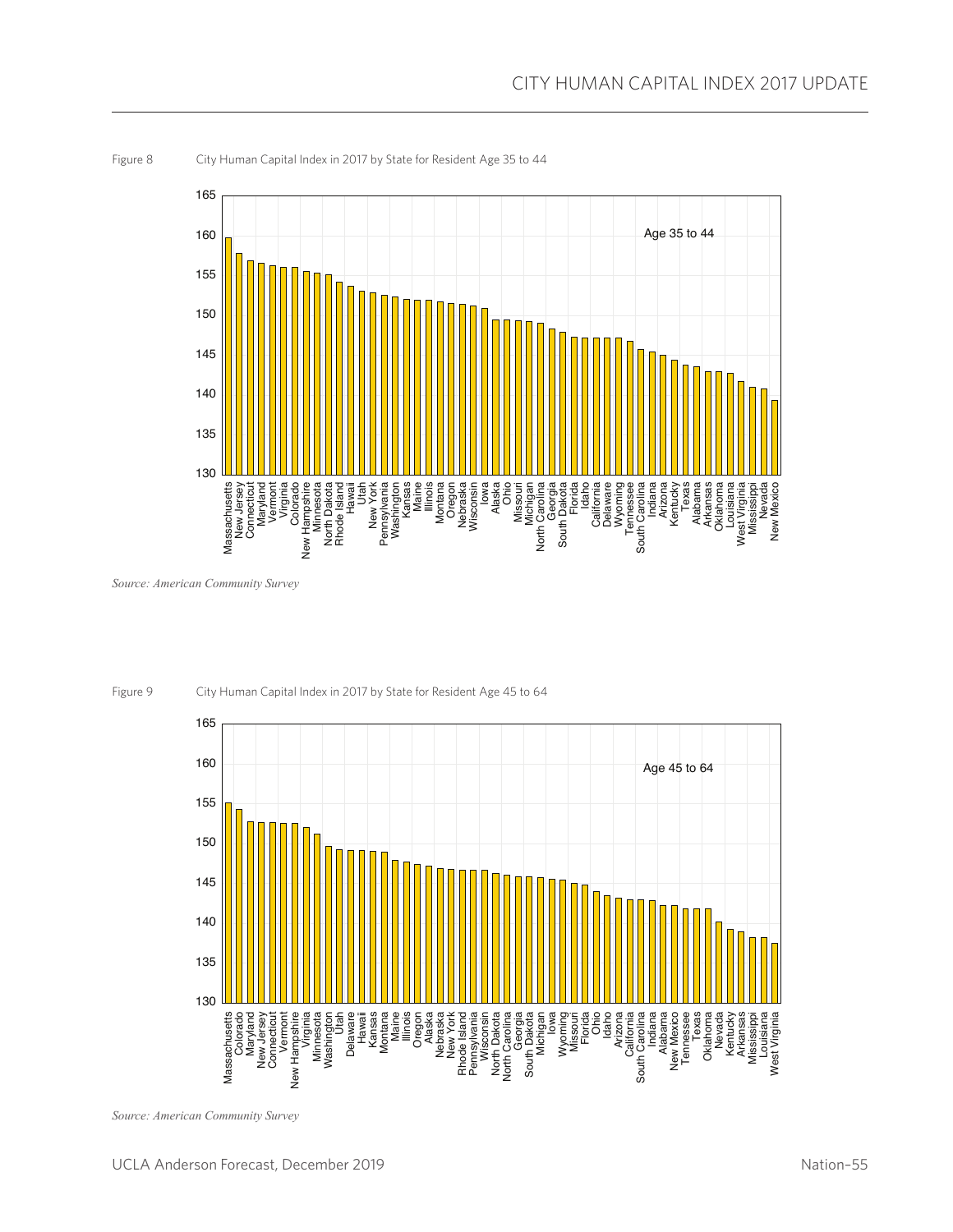## CITY HUMAN CAPITAL INDEX 2017 UPDATE



#### Figure 10 City Human Capital Index Change from 2011 to 2017 by State for Resident Age 25 to 34

## Human Capital by County in California

Figures 11 to 14 present the CHCI for 40 major counties in California by four age groups. It is similar to the nation. The younger cohort has higher human capital than older one. San Francisco County has the highest CHCI (181) followed by Santa Clara (169) for the age group of 25 to 34. L.A. County ranks #10 (151). In the age group of 35 to 44 (Figure 12), San Francisco is still #1 (175), followed by Marin (170) and San Mateo (167). However, L.A. ranking declined to #20 (145). In the age group of 45 to 64, Marin is #1 (173), followed by San Mateo (160), Santa Clara (157) and San Francisco (156). In the age group of 65 and above, Marin is #1 (164), L.A. is #28 (136), and Imperial County is at the bottom with CHCI of 111.

## Conclusion

- Human capital level has been steadily improving over the past several years for the most metros. The distribution of human capital is far from equal across the country.
- For the youngest adult age group (age 25 to 34), California has the highest human capital gain from 2011 to 2017 among 50 states, possibly due to the tech boom that attracted high-educated workforce during the same period.
- By and large, larger metros tend to have higher level of human capital. Urbanization with conglomeration effect in the 21st century help bolster the size and human capital of a bigger city at the cost of shrinking and fading small towns. The only exception is college towns where university/higher education is the major industry locally which attracts students/employees with high human capital (potential) from the rest of the country and the world.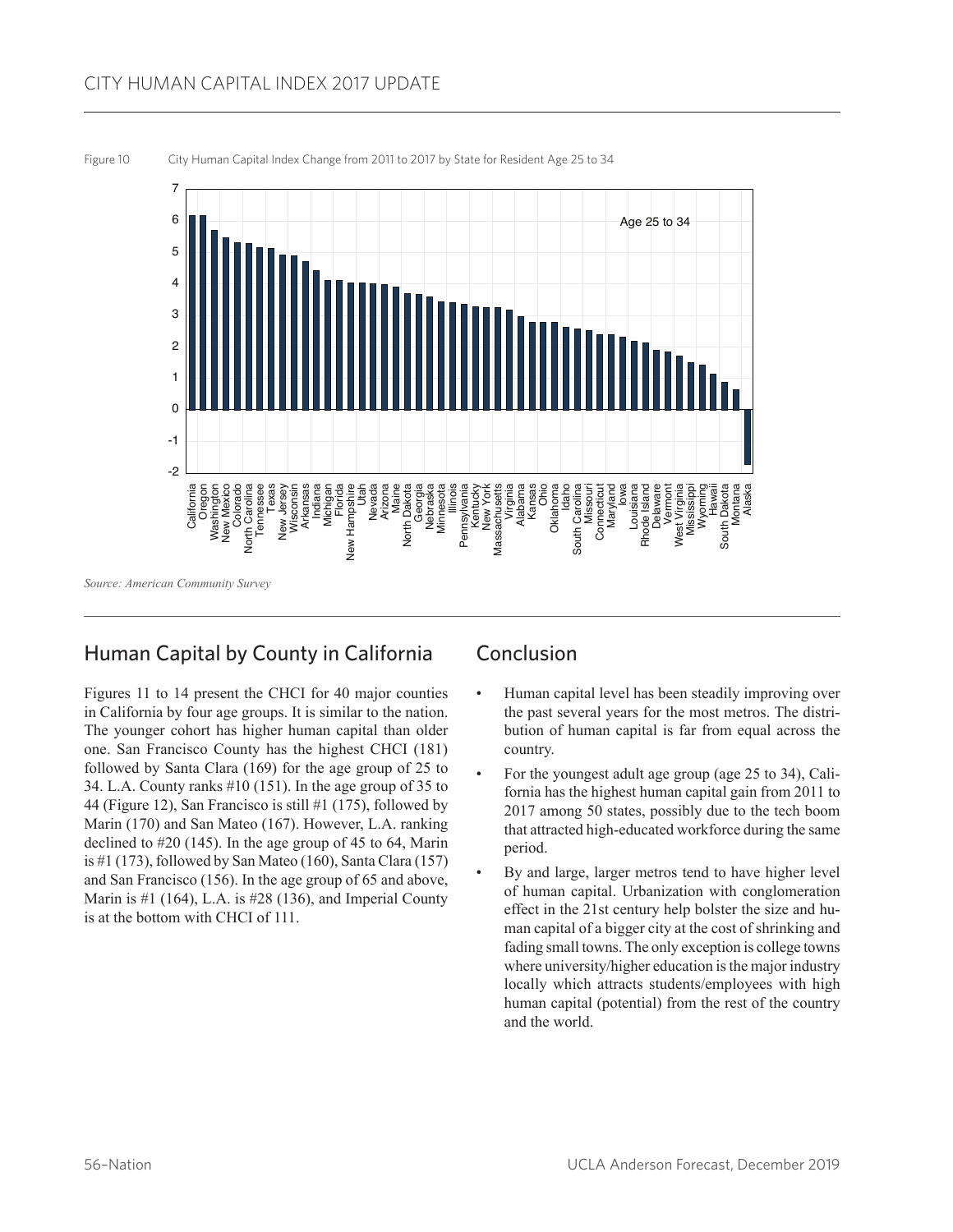

Figure 11 CHCI in 2017 of Major Counties in California for Resident Age 25 to 34

*Source: American Community Survey*



Figure 12 CHCI in 2017 of Major Counties in California for Resident Age 35 to 44